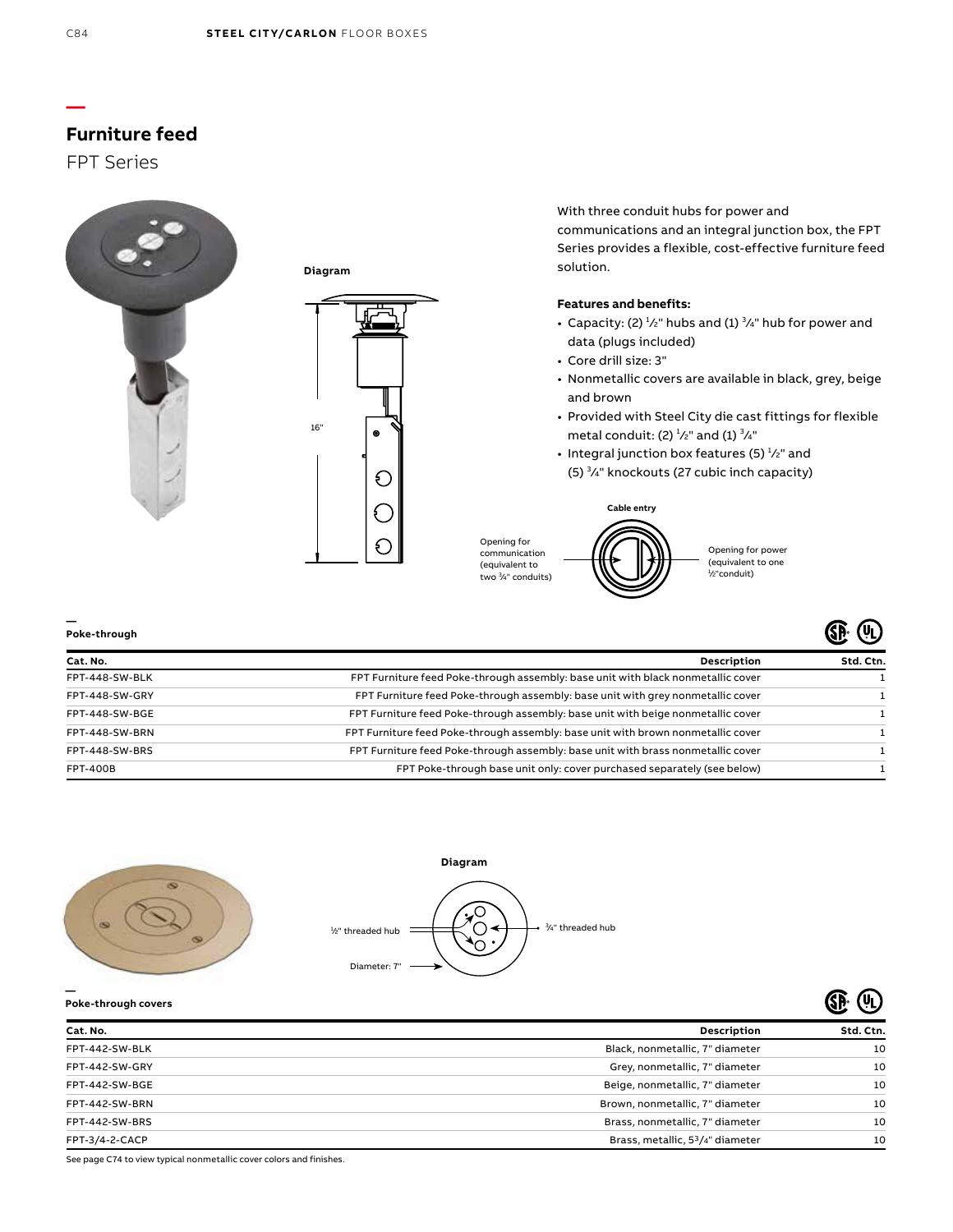# **FFPT3**

**—**

Series



When feeding large bundles of communications cables through a fire-rated floor, the FFPT3 Series provides a high-capacity, straight-through wiring solution. It can also be used for power wiring.

### **Features and benefits:**

- Capacity: Concentric  $1\frac{1}{4}$ " and 2" hub for poweror communications wiring (plugs included)
- Core drill size: 3"
- Solid brass and aluminum finishes provide superior aesthetics and durability
- Powder-coated aluminum covers are available in black, grey, brown and beige to match any décor – the most colors in the industry
- Junction box not included

## **Diagrams**







**Cable entry**

**—**

| Poke-through |                                                                                  | ष्ट्युण्ड |  |
|--------------|----------------------------------------------------------------------------------|-----------|--|
| Cat. No.     | <b>Description</b>                                                               | Std. Ctn. |  |
| FFPT3-BRS    | FFPT3 Series Poke-through assembly: base unit with brushed-brass cover           |           |  |
| FFPT3-ALM    | FFPT3 Series Poke-through assembly: base unit with brushed-aluminum cover        |           |  |
| FFPT3-BLK    | FFPT3 Series Poke-through assembly: base unit with black powder-coat cover       |           |  |
| FFPT3        | FFPT3 Series Poke-through base unit only: cover purchased separately (see below) |           |  |

#### **Poke-through covers**

**—**

| Std. Ctn. | <b>Description</b>                     | Cat. No.      |
|-----------|----------------------------------------|---------------|
| 4         | Solid brass, brushed finish            | FFPT3-CVR-BRS |
| 4         | Solid aluminum, brushed finish         | FFPT3-CVR-ALM |
| 4         | Aluminum with black powder-coat finish | FFPT3-CVR-BLK |
| Δ         | Aluminum with grey powder-coat finish  | FFPT3-CVR-GRY |
| 4         | Aluminum with beige powder-coat finish | FFPT3-CVR-BGE |
| 4         | Aluminum with brown powder-coat finish | FFPT3-CVR-BRN |

 $_{c}$ (Ur)<sub>us</sub>

 $_{c}(\Psi$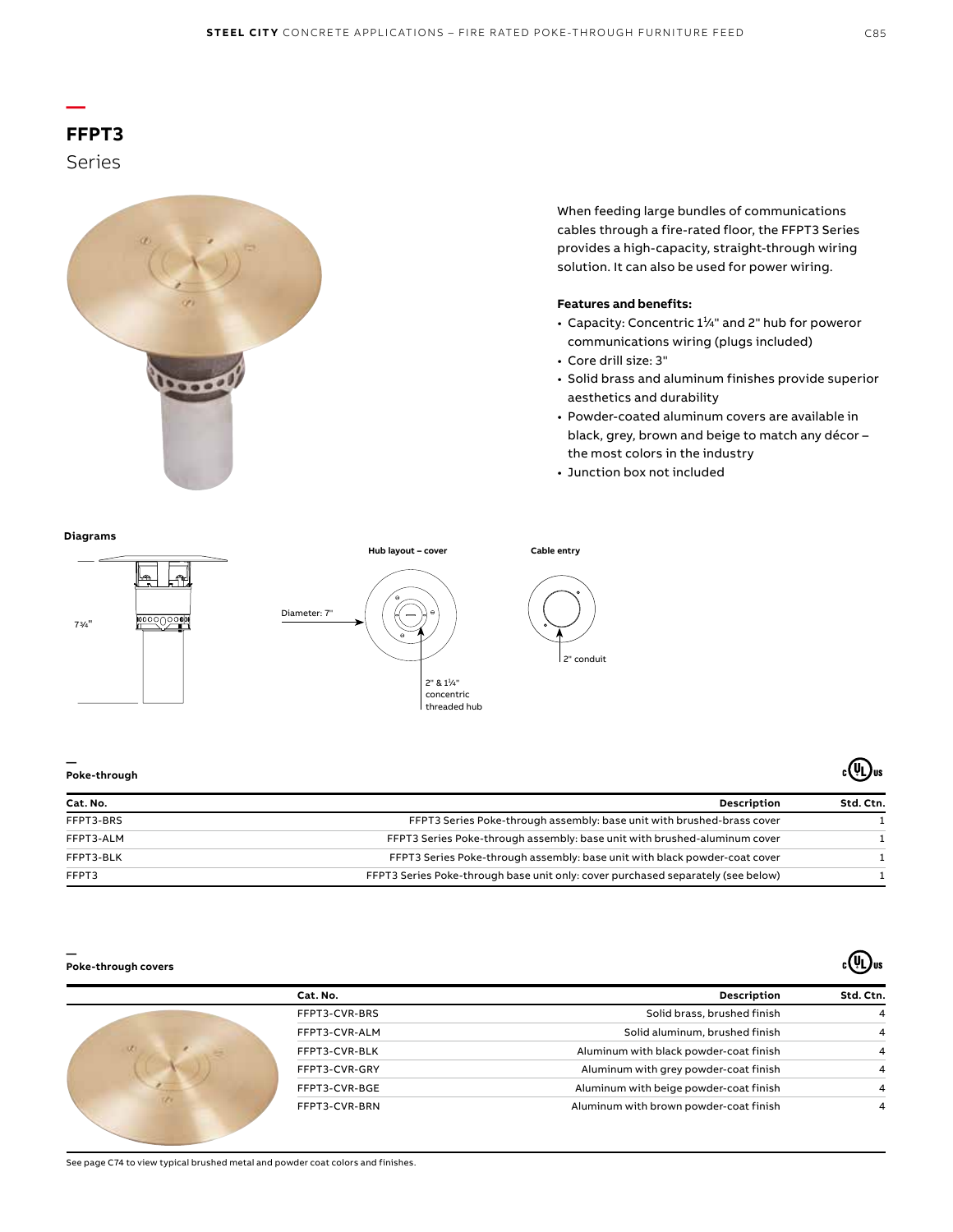## **— FFPT4**  Series





**Hub layout — cover**



With limitations on the number of holes that can be drilled in a floor, it is important to maximize the capacity of each location. The FFPT4 Series provides high capacity for both power wiring and communications cabling when feeding modular furniture – in a single-core drill location.

## **Features and benefits:**

- Capacity:  $\frac{3}{4}$ " hub for power wiring and  $1\frac{1}{4}$ " hub for communications cabling (plugs included)
- Core drill size: 4"

**Cable entry**

• Solid brass and aluminum finishes provide superior aesthetics and durability

 $_{c}$ (U<sub>L</sub>)<sub>us</sub>

 $\sqrt{u}$ 

- Powder-coated aluminum covers are available in black, grey, brown and beige to match any décor
- Integral junction box features (5)  $\frac{1}{2}$ " and (5)  $\frac{3}{4}$ " knockouts (27 cubic inch capacity)



**—**

| Poke-through |                                                                                | ະ∖ະບ‴     |  |
|--------------|--------------------------------------------------------------------------------|-----------|--|
| Cat. No.     | Description                                                                    | Std. Ctn. |  |
| FFPT4-BRS    | FFPT4 Series Poke-through assembly: base unit with brushed-brass cover         |           |  |
| FFPT4-ALM    | FFPT4 Series Poke Poke-through assembly: base unit with brushed-aluminum cover |           |  |
| FFPT4-BLK    | FFPT4 Series Poke-through assembly: base unit with black powder-coat cover     |           |  |
| FFPT4        | FFPT4 Series Poke-through base unit only: cover purchased separately           |           |  |

#### **— Poke-through covers**

| Std. Ctn. | Description                            | Cat. No.      |
|-----------|----------------------------------------|---------------|
| 4         | Solid brass, brushed finish            | FFPT4-CVR-BRS |
| 4         | Solid aluminum, brushed finish         | FFPT4-CVR-ALM |
| 4         | Aluminum with black powder-coat finish | FFPT4-CVR-BLK |
| 4         | Aluminum with grey powder-coat finish  | FFPT4-CVR-GRY |
| 4         | Aluminum with beige powder-coat finish | FFPT4-CVR-BGE |
| 4         | Aluminum with brown powder-coat finish | FFPT4-CVR-BRN |

See page C74 to view typical brushed metal and powder coat colors and finishes.